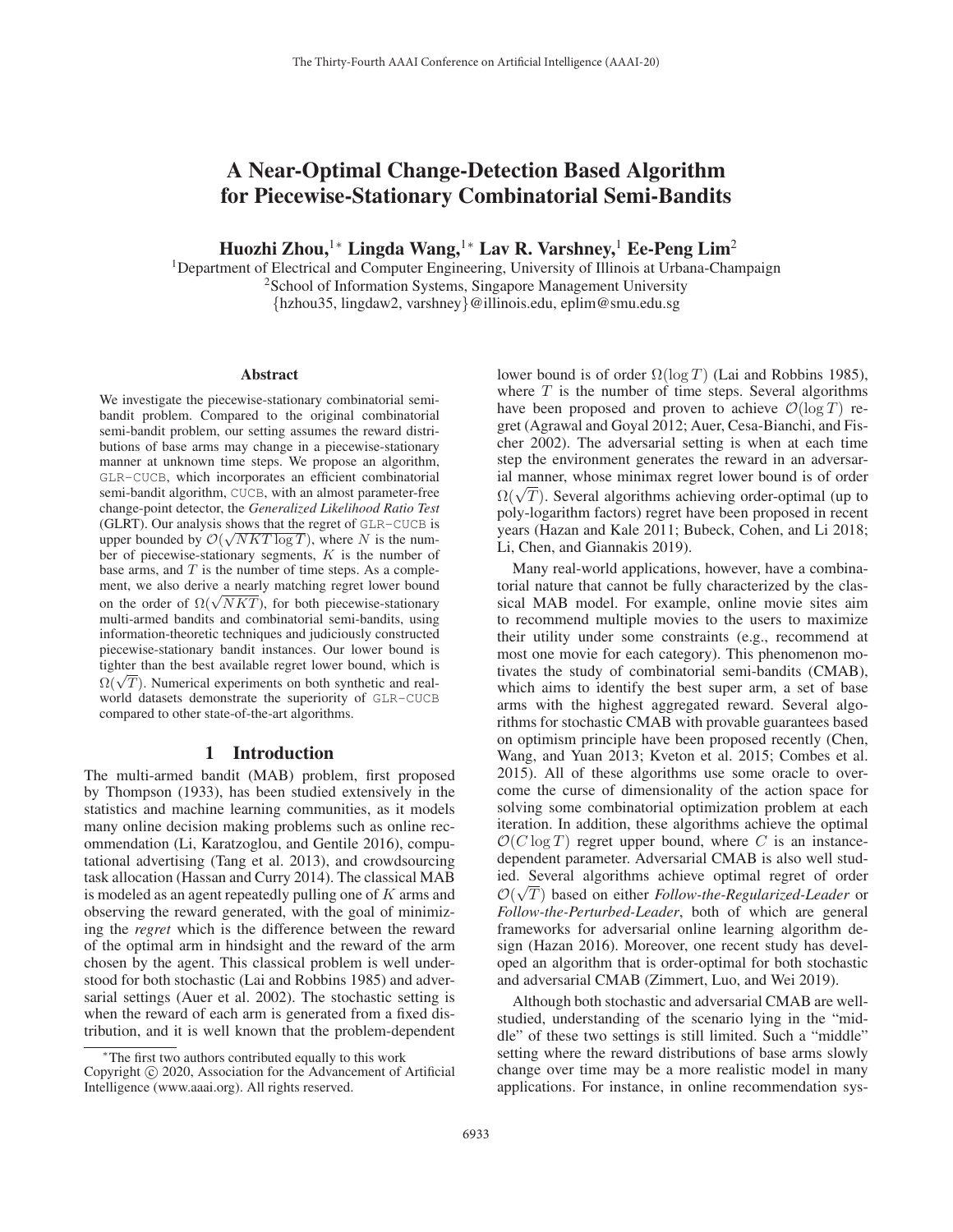tems, users' preference is unlikely to be either time-invariant or to change significantly and frequently over time. Thus in this case it would be too ideal to assume the stochastic CMAB model and too conservative to assume the adversarial CMAB model. Similar situations appear in web search, online advertisement, and crowdsourcing (Yu and Mannor 2009; Pereira et al. 2018; Vempaty, Varshney, and Varshney 2014). As such, we investigate a setting lying between these two standard CMAB models, namely piecewise-stationary combinatorial semi-bandit, which we will define formally in Section 2. Piecewise-stationary CMAB is a natural generalization of the piecewise-stationary MAB model (Hartland et al. 2007; Kocsis and Szepesvári 2006; Garivier and Moulines 2011), and can be interpreted as an approximation to the slow-varying CMAB problem. Roughly, compared to the stochastic CMAB, we assume reward distributions of base arms remain fixed for certain time periods called *piecewise-stationary segments*, but can change abruptly at some unknown time steps, called *change-points*.

Previous works on piecewise-stationary MAB may be divided into two categories: *passively adaptive approaches* (Garivier and Moulines 2011; Besbes, Gur, and Zeevi 2014; Wei and Srivatsva 2018) and *actively adaptive approaches* (Cao et al. 2019; Liu, Lee, and Shroff 2018; Besson and Kaufmann 2019; Auer, Gajane, and Ortner 2019). Passively adaptive approaches make decisions based on the most recent observations and are unaware of the underlying distribution changes. On the contrary, actively adaptive approaches incorporate a change-point detector subroutine to monitor the reward distributions, and restart the algorithm once a change-point is detected. Numerous empirical experiments have shown that actively adaptive approaches outperform passively adaptive approaches (Mellor and Shapiro 2013), which motivates us to adopt an actively adaptive approach.

Our main contributions include the following:

- We propose a simple and general algorithm for piecewisestationary CMAB, named GLR-CUCB, which is based on CUCB (Chen, Wang, and Yuan 2013) with a novel change-point detector, the *generalized likelihood ratio test* (GLRT) (Besson and Kaufmann 2019). The advantage of GLRT change-point detector is that it is almost parameter-free and thus easy to tune compared to previously proposed change-point detection methods used in nonstationary MAB, such as CUSUM (Liu, Lee, and Shroff 2018) and SW (Cao et al. 2019).
- For any combinatorial action set, we derive the problemdependent regret bound for GLR-CUCB under mild assumptions (see Section 4). When the number of change-points  $N$  is known beforehand, the regret of GLR-CUCB is upper bounded by  $\mathcal{O}(C_1 N K^2 \log T +$  $C_2\sqrt{NKT\log T}$  (nearly order-optimal within poly-<br> $C_2\sqrt{NKT\log T}$ ) (nearly order-optimal within poly-<br>logarithm factor in T) where K is number of base logarithm factor in T), where  $K$  is number of base arms. When  $N$  is unknown, the algorithm achieves  $\mathcal{O}(C_1 N K^2 \log T + C_2 N \sqrt{KT \log T})$ . Here,  $C_1$  and  $C_2$ are problem-dependent constants which do not depend on  $T, N$ , or  $K$ .
- We derive a tighter minimax lower bound for both

piecewise-stationary MAB and piecewise-stationary piecewise-stationary MAB and piecewise-stationary<br>CMAB on the order of  $\Omega(\sqrt{NKT})$ . Since piecewise-<br>stationary MAB is a special instance of piecewisestationary MAB is a special instance of piecewisestationary CMAB in which every super arm is a single arm, thus any minimax lower bound holds for piecewisestationary MAB also holds for piecewise-stationary CMAB. To the best of our knowledge, this is the best existing minimax lower bound for piecewise-stationary CMAB. Previously, the best available lower bound is CMAB. Previously, the best available lower bound is  $\Omega(\sqrt{T})$  (Garivier and Moulines 2011), which does not denend on N or K depend on  $N$  or  $K$ .

• We demonstrate that GLR-CUCB performs significantly better than state-of-the-art algorithms through experiments on both synthetic and real-world datasets.

The remainder of this paper is organized as follows: the formal problem formulation and some preliminaries are introduced in Section 2, then the proposed GLR-CUCB algorithm in Section 3. We derive the upper bound on the regret of our algorithm in Section 4, and the minimax regret lower bound in Section 5. Section 6 gives our experiment results. Finally, we conclude the paper. Due to the page limitation, we postpone proofs and additional experimental results to the appendix<sup>1</sup>.

# 2 Problem Formulation and Background

In this section, we start with the formal definition of piecewise-stationary combinatorial semi-bandit as well as some technical assumptions in Section 2.1. Then, we introduce the GLR change-point detector used in our algorithm design, and its advantage in Section 2.2.

# 2.1 Piecewise-Stationary Combinatorial Semi-Bandits

A piecewise-stationary combinatorial semi-bandit is characterized by a tuple  $(K, \mathcal{F}, \mathcal{T}, \{f_{k,t}\}_{k \in \mathcal{K}, t \in \mathcal{T}}, r_{\mu_t}(S_t))$ . Here,  $\mathcal{K} = \{1, ..., K\}$  is the set of K base arms;  $\mathcal{F} \subseteq 2^{\mathcal{K}}$  is the set of all super arms;  $\mathcal{T} = \{1, \ldots, T\}$  is a sequence of T time steps;  $f_{k,t}$  is the reward distribution of arm k at time t with mean  $\mu_{k,t}$  and bounded support within [0, 1];  $r_{\mu_t}(S_t): \mathcal{F} \times [0,1]^K \mapsto \mathbb{R}$  is the expected reward function defined on the super arm  $S_t$  and mean vector of all base arms  $\mu_t := [\mu_{1,t}, \mu_{2,t}, \dots, \mu_{K,t}]^\top$  at time t. Like Chen, Wang, and Yuan (2013), we assume the expected reward function and Yuan (2013), we assume the expected reward function  $r_{\mu}(S)$  satisfies the following two properties:

Assumption 2.1 (Monotonicity). Given two arbitrary mean vectors  $\mu$  and  $\mu'$ , if  $\mu_k \ge \mu'_k$ ,  $\forall k \in \mathcal{K}$ , then  $r_\mu(S) \ge r_{\mu}(S)$ r*μ*- (S).

**Assumption 2.2** ( $L$ -Lipschitz). Given two arbitrary mean vectors  $\mu$  and  $\mu'$ , there exists an  $L < \infty$  such that  $|r_{\mu}(S) - r_{\mu'}|$ <br> $\mathcal{P}_S(\cdot)$  is the  $(S)| \leq L \|\mathcal{P}_S(\mu - \mu')\|_2, \forall S \in \mathcal{F}$ , where<br>projection operator specified as  $\mathcal{P}_S(\mu) =$  $\mathcal{P}_S(\cdot)$  is the projection operator specified as  $\mathcal{P}_S(\mu)$  =  $[\mu_1\mathbb{I}\{1 \in S\}, \ldots, \mu_k\mathbb{I}\{k \in S\}, \ldots, \mu_K\mathbb{I}\{K \in S\}]^{\top}$  in terms of the indicator function  $\mathbb{I}\{\cdot\}.$ 

<sup>1</sup> https://arxiv.org/abs/1908.10402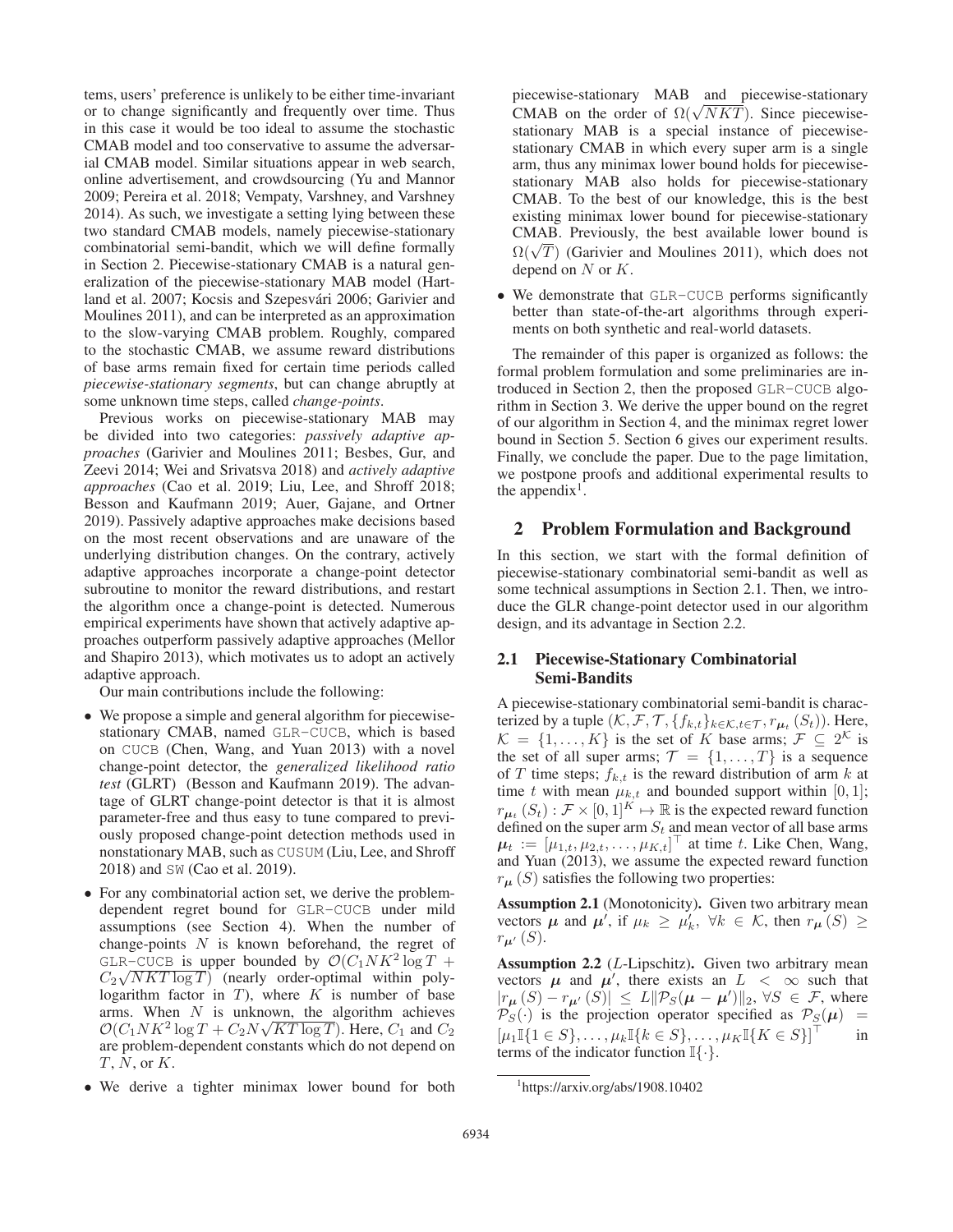In the piecewise i.i.d. model, we define  $N$ , the number of piecewise-stationary segments in the reward process, to be

$$
N = 1 + \sum_{t=1}^{T-1} \mathbb{I}\{\exists k \in \mathcal{K} \text{ s.t. } f_{k,t} \neq f_{k,t+1}\}.
$$

We denote these  $N - 1$  change-points as  $\nu_1, \nu_2, \dots, \nu_{N-1}$ respectively, and we let  $\nu_0 = 0$  and  $\nu_N = T$ . For each piecewise-stationary segment  $t \in [\nu_{i-1} + 1, \nu_i]$ , we use  $f_k^i$  and  $\mu_k^i$  to denote the reward distribution and the expected reward of arm  $k$  on the *i*th piecewise-stationary segment, respectively. The vector encoding the expected rewards of all base arms at the ith segment is denoted as  $\mu^i = [\mu^i_1, \cdots, \mu^i_K]^\top$ ,  $\forall i = 1, \cdots, N$ . Note that when a change-point occurs there must be at least one arm whose  $\mu^* = [\mu_1, \cdots, \mu_K]$ ,  $\nu = 1, \cdots, N$ . Note that when a change-point occurs, there must be at least one arm whose reward distribution has changed, however, the rewards distributions of all base arms do not necessarily change.

For a piecewice-stationary combinatorial semi-bandit problem, at each time step  $t$ , the learning agent chooses a super arm  $S_t \in \mathcal{F}$  to play based on the rewards observed up to time t. When the agent plays a super arm  $S_t$ , the reward  $\{X_{I_t}\}_{I_t \in S_t}$  of base arms contained in super arm  $S_t$  are revealed to the agent and the reward of super arm  $R_t(S_t)$  as well. We assume that the agent has access to an  $\alpha$ approximation oracle, to carry out combinatorial optimization, defined as follows.

**Assumption 2.3** ( $\alpha$ -approximation oracle). Given a mean vector  $\mu$ , the  $\alpha$ -approximation oracle Oracle<sub> $\alpha$ </sub>( $\mu$ ) outputs an  $\alpha$ -suboptimal super arm S such that  $r_{\mu}(S) \geq$  $\alpha \max_{S \in \mathcal{F}} r_{\mu}(S)$ .

*Remark* 2.1*.* The approximation oracle assumption was first proposed in Chen, Wang, and Yuan (2013) for the combinatorial semi-bandit setting. This assumption is reasonable since many combinatorial NP-hard problems admit approximation algorithms, which can be solved efficiently in polynomial time (Ausiello, Crescenzi, and Protasi 1995). There are also many combinatorial problems which are not NP hard and can be solved efficiently. One example is the top $m$  arm identification problem in the bandit setting (Cao et al. 2015), where any efficient sorting algorithm suffices.

As only an  $\alpha$ -approximation oracle is used for optimization, it is reasonable to use expected  $\alpha$ -approximation cumulative regret to measure the performance of the learning agent, defined as follows.

**Definition 2.4** (Expected  $\alpha$ -approximation cumulative regret). The agent's policy is evaluated by its expected  $\alpha$ approximation cumulative regret,

$$
\mathcal{R}(T) = \mathbb{E}\left[\alpha \sum_{t=1}^T \max_{S \in \mathcal{F}} r_{\mu_t}(S) - \sum_{t=1}^T r_{\mu_t}(S_t)\right],
$$

where the expectation  $\mathbb{E}[\cdot]$  is taken with respect to the selection of  $\{S_t | S_t \in \mathcal{F}\}.$ 

# 2.2 Generalized Likelihood Ratio Change-Point Detector for Sub-Bernoulli Distribution

Sequential change-point detection is a classical problem in statistical sequential analysis, but most existing works

make additional assumptions on the pre-change and postchange distributions which might not hold in the bandit setting (Siegmund 2013; Basseville and Nikiforov 1993). In general, designing algorithms with provable guarantees for change-point detection with little assumption on prechange and post-change distributions is very challenging. In our algorithm design, we will use the GLR change-point detector (Besson and Kaufmann 2019), which works for any sub-Bernoulli distribution. Compared to other existing change-point detectors used in piecewise-stationary MAB, the GLR change-point detector has less parameters to be tuned and needs less prior knowledge for the bandit instance. Specifically, GLR change-point detector only needs to tune the threshold  $\delta$ , and does not require the smallest change in expectation among all change-points. On the contrary, CUSUM (Liu, Lee, and Shroff 2018) and SW (Cao et al. 2019) both need more parameters to be tuned and need to know the smallest magnitude among all change-points beforehand, which limits their practicality.

To define the GLR change-point detector, we need some more definitions for clarity. A distribution  $f$  is said to be sub-Bernoulli if  $\mathbb{E}_{X \sim f}[e^{\lambda X}] \leq e^{\phi_{\mu}(\lambda)}$ , where  $\mu = \mathbb{E}_{X \sim f}[X]$ ;<br>  $\phi_{\mu}(\lambda) = \log(1 - \mu - \mu e^{\lambda})$  is the log moment generating  $\phi_{\mu}(\lambda) = \log(1 - \mu - \mu e^{\lambda})$  is the log moment generating function of a Bernoulli distribution with mean  $\mu$ . Notice that the support of reward distribution  $f_{k,t}$ ,  $\forall k \in \mathcal{K}, t \in \mathcal{T}$  is a subset of the interval [0, 1], thus all  $\{f_{k,t}\}$  are sub-Bernoulli distributions with mean  $\{\mu_{k,t}\}\$ , due to the following lemma.

**Lemma 2.5** (Lemma 1 in Cappé et al.  $(2013)$ ). Any distribution f with bounded support within the interval  $[0, 1]$  is a sub-Bernoulli distribution that satisfies:

$$
\mathbb{E}_{X \sim f}[e^{\lambda X}] \le e^{\phi_{\mu}(\lambda)}.
$$

Suppose we have either a time sequence  $\{X_t\}_{t=1}^n$  drawn<br>and sub-Bernoulli distribution for any  $t \le n$  or two subfrom a sub-Bernoulli distribution for any  $t \leq n$  or two sub-Bernoulli distributions with an unknown change-point  $s \in$  $[1, n - 1]$ . This problem can be formulated as a parametric sequential test:

$$
\mathcal{H}_0: \exists f_0: X_1, \dots, X_n \stackrel{i.i.d.}{\sim} f_0,
$$
  
\n
$$
\mathcal{H}_1: \exists f_0 \neq f_1, \tau \in [1, n-1]: X_1, \dots, X_\tau \stackrel{i.i.d.}{\sim} f_0
$$
  
\nand 
$$
X_{\tau+1}, \dots, X_n \stackrel{i.i.d.}{\sim} f_1.
$$

The GLR statistic for sub-Bernoulli distributions is:

$$
GLR(n) = \sup_{s \in [1, n-1]} [s \times kl(\hat{\mu}_{1:s}, \hat{\mu}_{1:n}) + (n-s) \times kl(\hat{\mu}_{s+1:n}, \hat{\mu}_{1:n})],
$$
 (1)

where  $\hat{\mu}_{s:s'}$  is the mean of the observations collected be-<br>tween s and s' and k[(x y) is the binary relative entrony tween s and s', and  $k(x, y)$  is the binary relative entropy<br>between Bernoulli distributions between Bernoulli distributions,

$$
kl(x, y) = x \log \left(\frac{x}{y}\right) + (1 - x) \log \left(\frac{1 - x}{1 - y}\right).
$$

If the GLR in Eq. (1) is large, it indicates that hypothesis  $\mathcal{H}_1$ is more likely. Now, we are ready to define the sub-Bernoulli GLR change-point detector with confidence level  $\delta \in (0, 1)$ .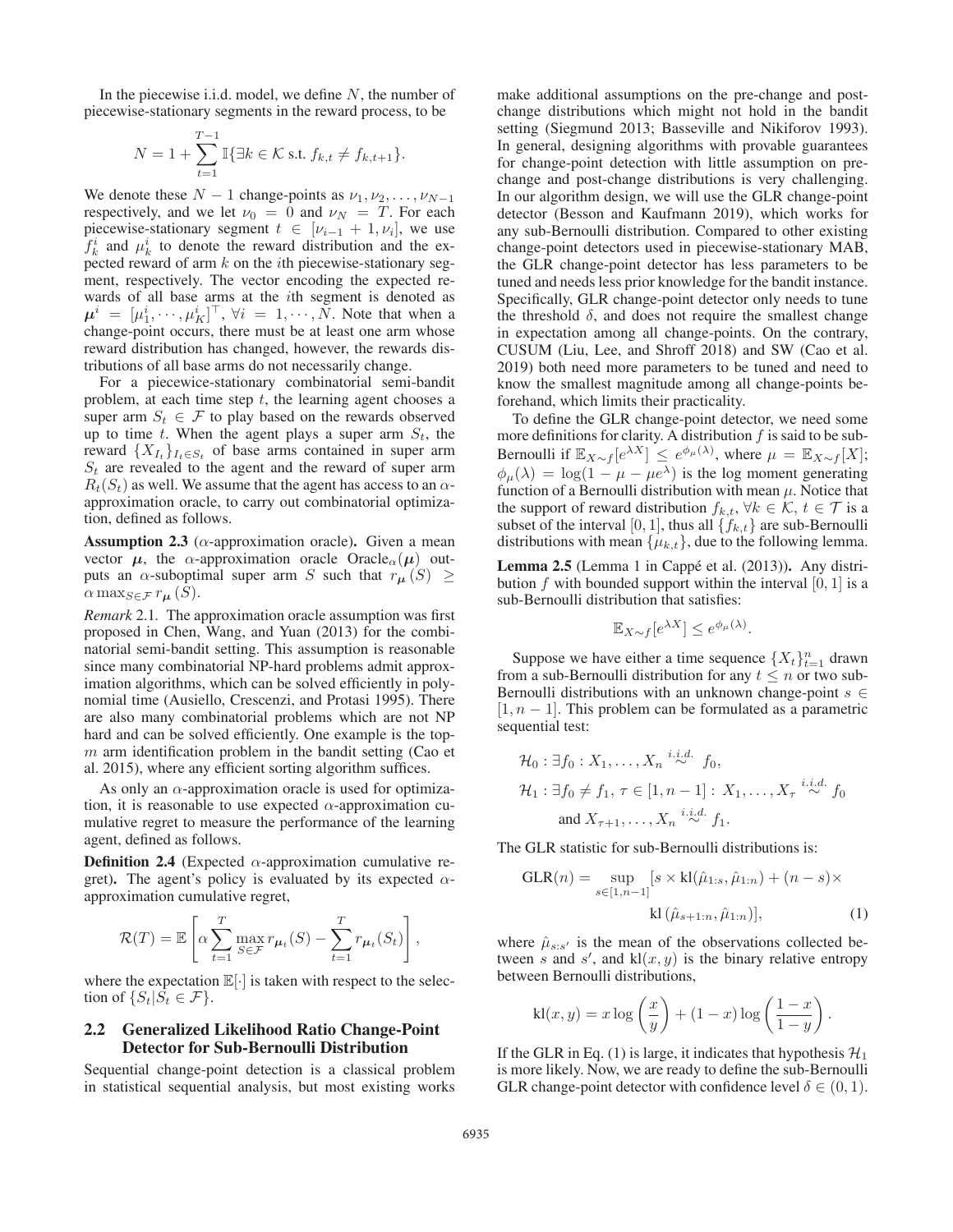Definition 2.6. The sub-Bernoulli GLR change-point detector with threshold function  $\beta(n, \delta)$  is

$$
\tau := \inf \{ n \in \mathbb{N} : \sup_{s \in [1, n-1]} [s \times kl(\hat{\mu}_{1:s}, \hat{\mu}_{1:n}) + (n-s) \times kl(\hat{\mu}_{s+1:n}, \hat{\mu}_{1:n})] \ge \beta(n, \delta) \},\
$$

where  $\beta(n,\delta) = 2Q\left(\frac{\log(3n\sqrt{n}/\delta)}{2}\right) + 6\log(1 + \log(n)),$ and  $Q(\cdot)$  is the same as in Eq. (13) in Kaufmann and Koolen (2018) (2018).

The pseudo-code of sub-Bernoulli GLR change-point detector is summarized in Algorithm 1 for completeness.

Algorithm 1 Sub-Bernoulli GLR Change-Point Detector:  $GLR(X_1, \dots, X_n; \delta)$ 

**Require:** observations  $X_1, \ldots, X_n$  and confidence level  $\delta$ . 1: if  $\sup_{s\in[1,n-1]}$   $[s \times kl(\hat{\mu}_{1:s}, \hat{\mu}_{1:n}) + (n - s) \times$  $\text{kl}(\hat{\mu}_{s+1:n}, \hat{\mu}_{1:n})] \geq \beta(n, \delta)$  then 2: Return True 3: else 4: Return False 5: end if

#### 3 The **GLR-CUCB** Algorithm

Our proposed algorithm, GLR-CUCB, incorporates an efficient combinatorial semi-bandit algorithm CUCB (Chen, Wang, and Yuan 2013) with a change-point detector running on each base arm (See Algorithm 2). The GLR-CUCB requires the number of time steps  $T$ , the number of base arms  $K$ , uniform exploration probability  $p$ , and the confidence level  $\delta$  as inputs. Let  $\tau$  denote the last change-point detection time, and  $n_k$  denote the number of observations of base arm  $k$  after  $\tau$ , which are both initialized as zero at the beginning of the algorithm.

At each time step, the GLR-CUCB first determines if it will enter forced uniform exploration (to ensure each base arm collects sufficient samples for the change-point detection) according to the condition in line 3. If it is in a forced exploration, a random super arm  $S_t$  that contains a (line 4) is played, to ensure sufficient number of samples are collected for each base arm. Otherwise, the next super arm  $S_t$  to be played is determined by the  $\alpha$ -approximation oracle Oracle<sub> $\alpha$ </sub>(·) (line 6) given the UCB indices (line 19). Then, the learning agent plays the super arm  $S_t$ , and gets the reward  $R_t(S_t)$  of the super arm  $S_t$  and the rewards  $\{X_{I_t}\}_{I_t\in S_t}$  of the base arm  $\overline{I_t}$ 's that are contained in the super arm  $S_t$  (line 8). In the next step, the algorithm updates the statistics for each base arm (lines 10-11) in order to run the GLR change-point detector (Algorithm 1) with confidence level  $\delta$  (line 12). If the GLR change-point detector detects a change in distribution for any of the base arms, the algorithm sets  $\tau$  to be the current time step and all  $n_k$ 's to be 0 (line 13-14) before going into time step  $t + 1$ . Lastly, the UCB indices of all base arms are updated (line 19).

*Remark* 3.1*.* The uniform exploration is necessary for this algorithm, and similar strategy has been adopted in Liu, Lee, and Shroff (2018); Cao et al. (2019). Intuitively, uniform

#### Algorithm 2 The GLR-CUCB Algorithm

```
Require: T \in \mathbb{N}, K \in \mathbb{N}, exploration probability p \in (0, 1),
      confidence level \delta \in (0,1).
  1: Initialization: \forall k \in \mathcal{K}, n_k \leftarrow 0; \tau \leftarrow 0.
 2: for all t = 1, 2, \ldots, T do
  3: if p > 0 and a \leftarrow (t - \tau) \mod \left\lfloor \frac{K}{p} \right\rfloor \in \mathcal{K} then
  4: Randomly choose S_t with a \in S_t.
 5: else
 6: S_t = \text{Oracle}_{\alpha} (\text{UCB}).<br>7: end if
          end if
 8: Play super arm S_t and get the reward R_t(S_t) and
           X_{I_t,t}, \forall I_t \in S_t.9: for all I_t \in S_t do<br>10: Z_{L,n} \leftarrow X_L10: Z_{I_t,n_{I_t}} \leftarrow X_{I_t,t}.<br>11: n_{I_t} \leftarrow n_{I_t} + 1.11: n_{I_t} \leftarrow n_{I_t} + 1.<br>12: if GLR (Z_{I_{t-1}}, \cdot)12: if GLR (Z_{I_t,1}, \dots, Z_{I_t,n_{I_t}}; \delta) = True then
13: n_k \leftarrow 0, \forall k \in \mathcal{K}.<br>14: \tau \leftarrow t.14: \tau \leftarrow t.<br>15: end if
               end if
16: end for
17: for all k = 1, \dots, K do<br>18: if n_k \neq 0 then
               if n_k \neq 0 then
19: \text{UCB}(k) \leftarrow \frac{1}{n_{\ell}} \sum_{n=1}^{n_k} Z_{k,n} + \sqrt{\frac{3 \log(t-\tau)}{2n_k}}.20: end if
21: end for
22: end for
```
exploration ensures each base arm gathers sufficient samples to guarantee quick change detection whereas pure UCB exploration is incapable of this. One more rigorous argument is given in Garivier and Moulines (2011), which shows that theoretically pure UCB exploration performs badly on piecewise-stationary MAB.

*Remark* 3.2*.* Thompson sampling (TS) often performs better than UCB policy in empirical simulations, but it has been shown that one cannot incorporate an approximate oracle in TS for even MAB problems (Wang and Chen 2018). Thus our algorithm adopts UCB policy for the bandit component to ensure compatibility with approximation oracle.

#### 4 Regret Upper Bound

In this section, we analyze the T-step regret of our proposed algorithm GLR-CUCB. Recall  $T$  is the time horizon,  $N$  is the number of piecewise-stationary segments,  $\nu_1, \ldots, \nu_{N-1}$  are the change-points, and for each segment  $i \in [N]$ ,  $\mu^{i} \in \mathbb{R}^{K}$ is the vector encoding the expected rewards of all base arms. A super arm S is *bad* with respect to the ith piecewisestationary distributions if  $r_{\mu^{i}}(S) \leq \alpha \max_{\tilde{S} \in \mathcal{F}} r_{\mu^{i}}(\tilde{S})$ . We define  $S_B^i = \{S | r_{\mu^i}(S) \le \alpha \max_{\tilde{S} \in \mathcal{F}} r_{\mu^i}(\tilde{S})\}$  to be the set of bad super arms with respect to the *i*th piecewiseset of bad super arms with respect to the ith piecewisestationary segment. We define the *suboptimality gap* in the ith stationary segment as follows:

$$
\Delta_{\text{opt}}^{\min,i} = \alpha \max_{\tilde{S} \in \mathcal{F}} r_{\mu^i}(\tilde{S}) - \max \{ r_{\mu^i}(S) | S \in \mathcal{S}_B^i \},
$$
  

$$
\Delta_{\text{opt}}^{\max,i} = \alpha \max_{\tilde{S} \in \mathcal{F}} r_{\mu^i}(\tilde{S}) - \min \{ r_{\mu^i}(S) | S \in \mathcal{S}_B^i \}.
$$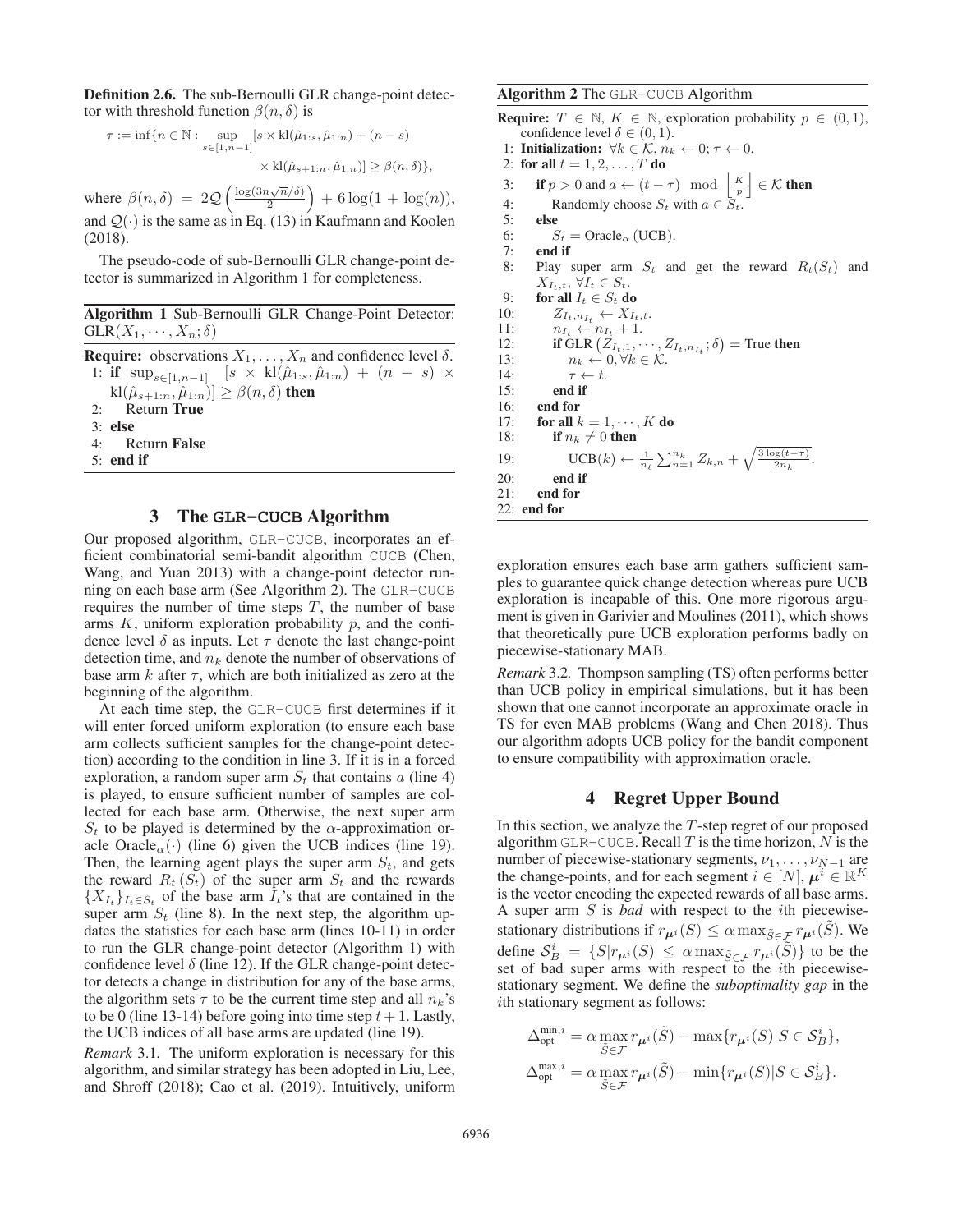Furthermore, let  $\Delta_{\text{opt}}^{\text{max}} = \max_{i \in [N]} \Delta_{\text{opt}}^{\text{max}, i}$  and  $\Delta_{\text{opt}}^{\text{min}}$ Future index  $\Delta_{opt}$  =  $\max_{i \in [N]} \Delta_{opt}$  and  $\Delta_{opt}$  =  $\min_{i \in [N]} \Delta_{opt}^{\min,i}$  be the maximum and minimum sub-optimal gaps for the whole time horizon respectively Lastly degaps for the whole time horizon, respectively. Lastly, denote the largest gap at change-point  $\nu_i$  as  $\Delta_{\text{change}}^i$  = change  $\Box$  $\max_{k \in \mathcal{K}} |\mu_k^{i+1} - \mu_k^i|, \forall 1 \leq i \leq N-1, \text{ and } \Delta_{\text{change}}^0 =$  $\max_{k \in \mathcal{K}} |\mu_k^1|$ . We need the following assumption for our theoretical analysis theoretical analysis.

**Assumption 4.1.** Define  $d_i = d_i(p, \delta) =$ <br>  $\left[ \frac{4K}{p} \left( \frac{\Delta_{\text{change}}^i}{\Delta_{\text{change}}} \right)^2 \right] \beta(T, \delta) + \frac{K}{p}$  and assume 1 and assume  $v_i - v_{i-1} \geq 2 \max\{d_i, d_{i-1}\}, \forall i = 1, ..., N-1,$ <br>where  $v_{N} - v_{N-1} > 2d_{N-1}$ where  $\nu_N - \nu_{N-1} \geq 2d_{N-1}$ .

Tuning  $\delta$  and p properly (See Corollary 4.3), and applying the upper bound on  $Q(x)$  by Kaufmann and Koolen (2018) with  $x \geq 5$ ,

$$
\mathcal{Q}(x) \le x + 4\log(1 + x + \sqrt{2x}),
$$

which  $x \le 0$ ,<br>  $Q(x) \le x + 4\log(1 + x + \sqrt{2x})$ ,<br>
the length of each piecewise-stationary segment is  $\Omega(\sqrt{T \log T})$ . Roughly, we assume the length of each stationary segment to be sufficiently long, in order to let the GLR change-point detector detect the change in distribution within a reasonable delay with high probability. Similar assumption on the length of stationary segments also appears in other literature on piecewise stationary MAB (Liu, Lee, and Shroff 2018; Cao et al. 2019; Besson and Kaufmann 2019). Note that Assumption 4.1 is only required for the theoretical analysis; Algorithm 2 can be implemented regardless of this assumption. Now we are ready to state the regret upper bound for Algorithm 2.

Theorem 4.2. Running GLR-CUCB with Assumptions 2.1, 2.2, and 4.1, the expected  $\alpha$ -approximation cumulative regret of GLR-CUCB with exploration probability p and confidence level  $\delta$  satisfies

$$
\mathcal{R}(T) \leq \underbrace{\sum_{i=1}^N \widetilde{C}_i}_{(a)} + \underbrace{\underbrace{\lambda_{\rm opt}^{\rm max} T p}_{(b)} + \underbrace{\sum_{i=1}^{N-1} \Delta_{\rm opt}^{\rm max, \it i+1} d_i}_{(c)} + \underbrace{3 N T \Delta_{\rm opt}^{\rm max} K \delta}_{(d)},
$$
 where  $\widetilde{C}_i = \left( 6 L^2 K^2 \log T / \left( \Delta_{\rm opt}^{\rm min, \it i} \right)^2 + \pi^2 / 6 + K \right) \Delta_{\rm opt}^{\rm max, \it i}.$ 

Theorem 4.2 indicates that the regret comes from four sources. Terms (a) and (b) correspond to the cost of exploration, while terms (c) and (d) correspond to the cost of change-point detection. More specifically, term (a) is due to the UCB exploration, term (b) is due to the uniform exploration, term (c) is due to the expected delay of GLR changepoint detector, and term (d) is due to the false alarms of GLR change-point detector. We need to carefully tune the exploration probability  $p$  and confidence level  $\delta$  of GLR changepoint detector to balance the trade-off.

The following corollary directly follows Theorem 4.2 by properly tuning the parameters in the algorithm.

**Corollary 4.3.** Let 
$$
\Delta_{\text{change}}^{\min} = \min_{i \in [N-1]} \Delta_{\text{change}}^i
$$
, we have

1. (*N* is known) Choosing 
$$
\delta = \frac{1}{T}
$$
,  $p = \sqrt{\frac{NK \log T}{T}}$ , gives  
\n
$$
\mathcal{R}(T) = \mathcal{O}\left(\frac{NK^2 \log T \Delta_{\text{opt}}^{\text{max}}}{\left(\Delta_{\text{opt}}^{\text{min}}\right)^2} + \frac{\sqrt{NK \log T} \Delta_{\text{opt}}^{\text{max}}}{\left(\Delta_{\text{change}}^{\text{min}}\right)^2}\right).
$$

2. (*N* is unknown) Choosing  $\delta = \frac{1}{T}$ ,  $p = \sqrt{\frac{K \log T}{T}}$ , gives

.

$$
\mathcal{R}(T) = \mathcal{O}\left(\frac{NK^2 \log T\Delta_{\text{opt}}^{\text{max}}}{\left(\Delta_{\text{opt}}^{\text{min}}\right)^2} + \frac{N\sqrt{KT \log T}\Delta_{\text{opt}}^{\text{max}}}{\left(\Delta_{\text{change}}^{\text{min}}\right)^2}\right)
$$

*Remark* 4.1*.* The effect of oracle is reducing the dependency on number of base arms K from  $|\mathcal{F}|$  to  $K^2$  during exploration (first term in the regret appeared in Corollary 4.3). In the worst case,  $|\mathcal{F}|$  can be exponential with respect to K. Recall that if we use standard MAB algorithms for exploration, the dependency on K is  $|\mathcal{F}|$ .

*Remark* 4.2*.* As T becomes larger, the regret is dominated by the cost of change-point detection, which has similar order compared to the regret bound of piecewise-stationary MAB algorithms. This is reasonable since our setting assumes that we have access to the rewards of the base arms contained in the super arm played by the agent.

*Remark* 4.3. When T is large, the order of the regret bound is similar to the regret bound of adversarial bandit. But note that regret definition for adversarial bandit and piecewisestationary bandit is different. For the first case, the regret is evaluated with respect to one fixed arm which is optimal for the whole horizon. But for the second case, the regret is evaluated with respect to point-wise optimal arm, which is much more challenging.

We can use Corollary 4.3 as a guide for parameter tuning. The above corollary indicates that without knowledge of the number of change-points  $N$ , we pay a penalty of a factor of  $\sqrt{N}$  in the long run.

For the detailed proof of Theorem 4.2, please refer to Appendix A. Here we sketch the proof with some additional lemmas. We start by proving the regret of GLR-CUCB under the stationary scenario.

**Lemma 4.4.** Under the stationary scenario, i.e.  $N = 1$ , the α*-approximation cumulative regret* of GLR-CUCB is upper bounded as:

$$
\mathcal{R}(T) \le \Delta_{\text{opt}}^{\max,1} T \mathbb{P}(\tau_1 \le T) + \Delta_{\text{opt}}^{\max,1} T p + \widetilde{C}_1.
$$
  
The first term is due to the possible false alarms of the

change-point detection subroutine, the second term is due to the uniform exploration, and the last term is due to the UCB exploration. We upper bound the false alarm probability in Lemma 4.5 as follows.

Lemma 4.5 (False alarm probability in the stationary scenario). Consider the stationary scenario, i.e.  $N = 1$ , with confidence level  $\delta > 0$ ; we have that

$$
\mathbb{P}\left(\tau_1 \leq T\right) \leq K\delta.
$$

*Remark* 4.4*.* By setting  $\delta = \frac{1}{T}$ , we will have  $\mathbb{P}(\tau_1 \leq T) \leq$ <br>*K* Agy approximately the following probability will go to 0.  $\frac{K}{T}$ . Asymptotically, the false alarm probability will go to 0.

In the next lemma, we show the GLR change-point detector is able to detect change in distribution reasonably well with high probability, given all previous change-points were detected reasonably well. The formal statement is as follows.

Lemma 4.6. (Lemma 12 in Besson and Kaufmann (2019)) Define the event  $\mathcal{C}^{(i)}$  that all the change-points up to *i*th one have been detected successfully within a small delay:

$$
\mathcal{C}^{(i)} = \{ \forall j \leq i, \tau_j \in \{\nu_j + 1, \cdots, \nu_j + d_j \} \}.
$$
 (2)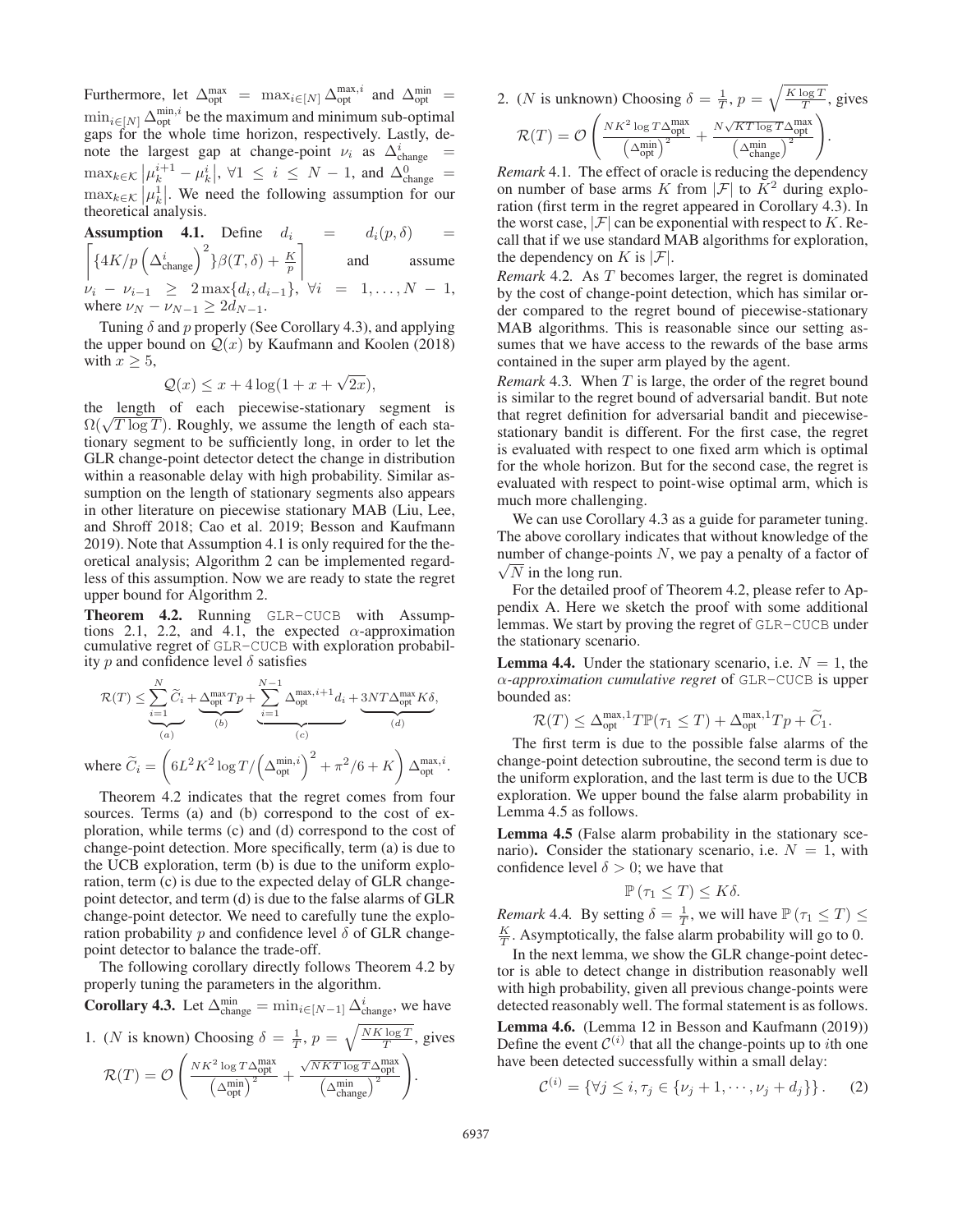Then,  $\mathbb{P}[\tau_i \leq \nu_i | \mathcal{C}^{(i-1)}] \leq K\delta$ , and  $\mathbb{P}[\tau_i \geq \nu_i + d_i | \mathcal{C}^{(i-1)}] \leq$ δ, where  $τ<sub>i</sub>$  is the detection time of the *i*th change-point.

Lemma 4.6 provides an upper bound for the conditional expected detection delay, given the good events  $\{\mathcal{C}^{(i)}\}.$ 

Corollary 4.7 (Bounded conditional expected delay).  $\mathbb{E}\left[\tau_i-\nu_i|\mathcal{C}^{(i)}\right]\leq d_i.$ 

Given these lemmas, we can derive the regret upper bound for GLR-CUCB in a recursive manner. Specifically, we prove Theorem 4.2 by recursively decomposing the regret into a collection of good events and bad events. The good events contain all sample paths that GLR-CUCB reinitialize the UCB indices of base arms after all change-points correctly within a small delay. On the other hand, the bad events contain all sample paths where either GLR change detector fails to detect the change in distribution or detects the change with a large delay. The cost incurred given the good events can be upper bounded by Lemma 4.4 and Lemma 4.7. By upper bounding the probabilities of bad events via Lemma 4.5 and Lemma 4.6, the cost incurred given the bad events is analyzable. Detailed proofs are presented in Appendix A.

### 5 Regret Lower Bound

The lower bound for MAB problems has been studied extensively. Previously, the best available minimax lower bound sively. Previously, the best available infinitionary for piecewise-stationary MAB was  $\Omega(\sqrt{T})$  by Garivier and Moulines (2011). Note that piecewise-stationary MAB is a Moulines (2011). Note that piecewise-stationary MAB is a special instance for piecewise-stationary CMAB in which each super arm is a base arm, thus this lower bound still holds for piecewise-stationary CMAB. We derive a tighter lower bound by characterizing the dependency on N and K.

**Theorem 5.1.** If  $K \geq 3$  and  $T \geq M_1 N \frac{(K-1)^2}{K}$ , then the worst-case regret for any policy is lower bounded by worst-case regret for any policy is lower bounded by

$$
\mathcal{R}(T) \geq M_2 \sqrt{NKT},
$$
 where  $M_1 = 1/\log \frac{4}{3}$ ,  $M_2 = 1/24\sqrt{\log \frac{4}{3}}$ .

*Proof.* (Sketch) The high level idea is to construct a randomized 'hard' instance which is appropriate to our setting (Bubeck and Cesa-Bianchi 2012; Besbes, Gur, and Zeevi 2014; Lattimore and Szepesvári 2018), then analyze its regret lower bound which holds for any exploration policy. The construction of this 'hard' instance is as follows.

We partition the time horizon into  $N$  segments with equal length except for the last segment. In each segment, assume the rewards of all arms are Bernoulli distributions and stay unchanged. At each time step there is an optimal arm with expected reward of  $\frac{1}{2} + \epsilon$  and the remaining arms have the same expected reward of <sup>1</sup>. The optimal arm will change in same expected reward of  $\frac{1}{2}$ . The optimal arm will change in two consecutive segments by sampling uniformly at random two consecutive segments by sampling uniformly at random from the remaining  $K - 1$  arms.

We then use Lemma A.1 in Auer et al. (2002) to upper bound the expected number of pulls to any arm being optimal under change of distributions, from the sub-optimal reward distribution to the optimal reward distribution (Bern $(\frac{1}{2})$ ) to Bern $(\frac{1}{2} + \epsilon)$ ). Given the upper bound of expected number<br>of pulls to the optimal arm, we can lower bound the regret for of pulls to the optimal arm, we can lower bound the regret for any exploration policy. By properly tuning  $\epsilon$  and after some additional steps, we can derive the minimax regret lower bound. The condition  $K \geq 3$  comes from the fact that the lower bound needs to be non-trivial, and  $T \geq M_1 N \frac{(K-1)^2}{K}$ comes from the tuning of  $\epsilon$ .

For the detailed proof, please refer to Appendix B.  $\Box$ 

The conditions for this minimax lower bound are mild, since in practice the number of base arms  $K$  is usually much larger and we care about the long-term regret, in other words, large  $T$  regime.

Our minimax lower bound shows that GLR-CUCB is nearly order-optimal with respect to all parameters. On the other hand, as a byproduct, this bound also indicates that EXP3S (Auer et al. 2002) and MUCB (Cao et al. 2019) are nearly order-optimal for piecewise-stationary MAB, up to poly-logarithm factors. To be more specific, MAB, up to poly-logarithm factors. To be more specific,<br>EXP3S and MUCB achieve regret  $\mathcal{O}(\sqrt{NKT \log KT})$  and  $\mathcal{O}(\sqrt{NKT \log T})$  respectively **EXP** 3S and MUCB achieve reg<br> $\mathcal{O}(\sqrt{NKT \log T})$  respectively.

### 6 Experiments

We compare GLR-CUCB with five baselines from the literature, one variant of GLR-CUCB, and one oracle algorithm. Specifically, DUCB (Kocsis and Szepesvári 2006) and MUCB (Cao et al. 2019) are selected from piecewicestationary MAB literature; CUCB (Chen, Wang, and Yuan 2013), CTS (Wang and Chen 2018), and Hybrid (Zimmert, Luo, and Wei 2019) are selected from stochastic combinatorial semi-bandit literature. The variant of GLR-CUCB, termed LR-GLR-CUCB, uses different restart strategy. Instead of restarting the estimation of all bases arms once a change-point is detected, LR-GLR-CUCB uses local restart strategy (only restarts the estimation of the base arms that are detected to have changes in reward distributions). For the oracle algorithm, termed Oracle-CUCB, we assume the algorithm knows when the optimal super arm changes and restarts CUCB at these change-points. Note that this is stronger than knowing the change-points, since change in distribution does not imply change in optimal super arm. Experiments are conducted on both synthetic and real-world dataset for the m-set bandit problems, which aims to identify the  $m$  arms with highest expected reward at each time step. Equivalently, the reward function  $r_{\mu_t}(S_t)$  is the summation of the expected rewards of  $m$  base arms. Since DUCB and MUCB are originally designed for piecewise-stationary MAB, to adapt them to the piecewise-stationary CMAB setting, we treat every super arm as a single arm when we run these two algorithms. Reward distributions of base arms along time are postponed to Appendix C.1. The details about parameter tuning for all of these algorithms for different experiments are included in Appendix C.2.

#### 6.1 Synthetic Dataset

In this case we design a synthetic piecewise-stationary combinatorial semi-bandit instance as follows:

- Each base arm follows Bernoulli distribution.
- Only one base arm changes its distribution between two consecutive piecewise-stationary segments.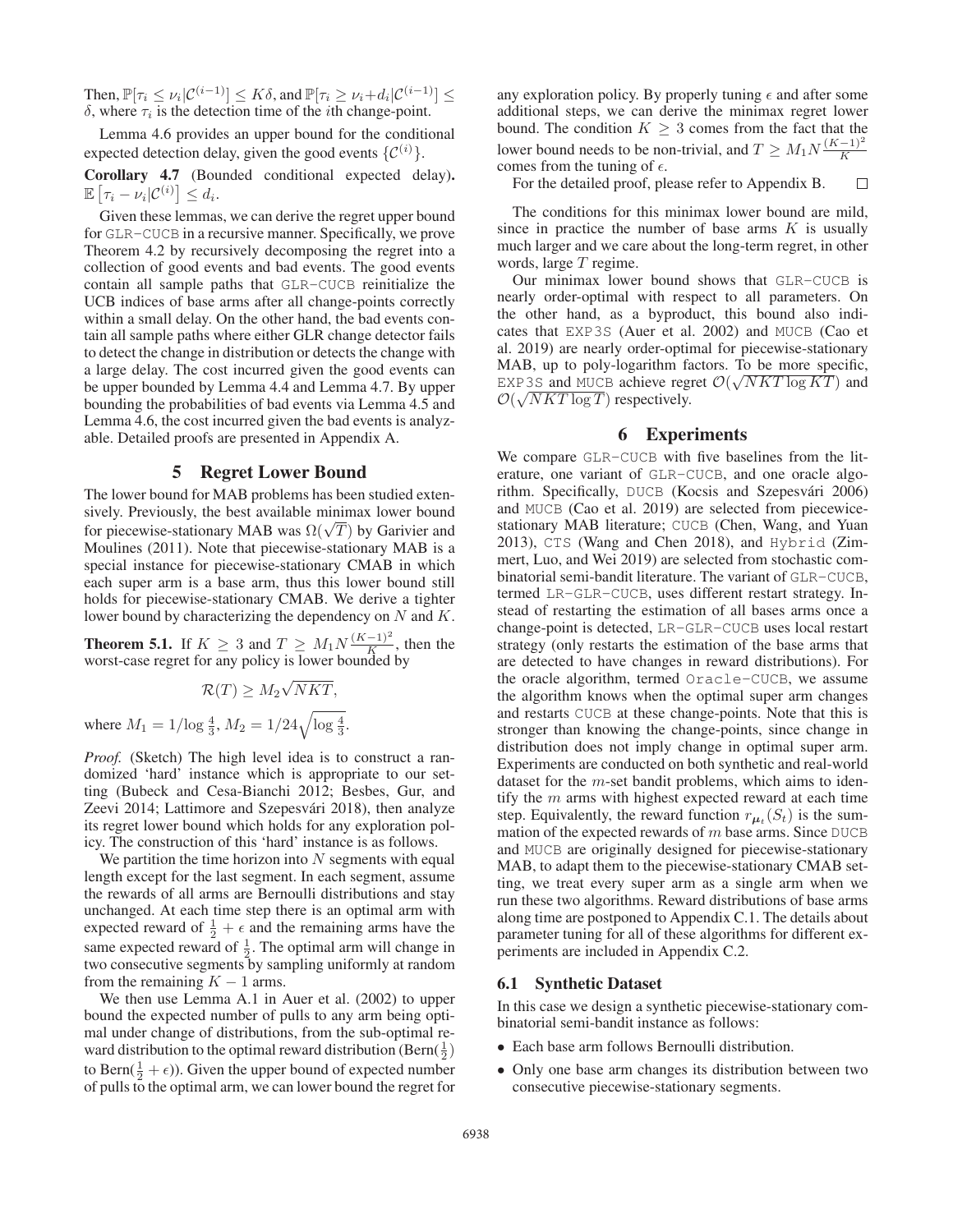• Every piecewise-stationary segment is of equal length.

We let  $T = 5000$ ,  $K = 6$ ,  $m = 2$ , and  $N = 5$ . The average regret of all algorithms are summarized in Figure 1. Note that the optimal super arm does not change for the last



Figure 1: Expected cumulative regret for different algorithms on synthetic dataset.

three piecewise-stationary segments. Observe that the welltuned GLR change-point detector is insensitive to change with small magnitude, which implicitly avoids unnecessary and costly global restart, since small change is less likely to affect the optimal super arm. Surprisingly, GLR-CUCB and LR-GLR-CUCB perform nearly as well as Oracle-CUCB and significantly better than other algorithms in regrets. In general, algorithms designed for stochastic CMAB outperform algorithms designed for piecewise-stationary MAB. The reason is when the horizon is small, the dimension of the action space dominates the regret, and this effect becomes more obvious when  $m$  is larger. Although order-wise, the cost incurred by the change-point detection is much higher than the cost incurred by exploration.

Note that our experiment on this synthetic dataset does not satisfy Assumption 4.1. For example, the gap between the first segment and second segment is 0.6, and we choose  $\delta = \frac{20}{T}$  and  $p = 0.05\sqrt{(N-1)\log T/T}$  for GLR-CUCB, which means the length of the second segment should be at least means the length of the second segment should be at least 9874. However, the actual length of the second segment is only 1000. Thus our algorithm performs very well compared to other algorithms even if Assumption 4.1 is violated. If Assumption 4.1 is satisfied, GLR-CUCB can only perform better since it is easier to detect the change in distribution.

#### 6.2 Yahoo! Dataset

We adopt the benchmark dataset for the real-world evaluation of bandit algorithms from Yahoo!2. This dataset contains user click log for news articles displayed in the Featured Tab of the Today Module (Li et al. 2011). Every base arm corresponds to the click rate of one article. Upon arrival of a user, our goal is to maximize the expected number of clicked articles by presenting  $m$  out of  $K$  articles to the users.

**Yahoo! Experiment 1** ( $K = 6$ ,  $m = 2$ ,  $N = 9$ ). We preprocess the dataset following Cao et al. (2019). To make the experiment nontrivial, we modify the dataset by: 1) the click rate of each base arm is enlarged by 10 times; 2) Reducing the time horizon to  $T = 22500$ . Results are in Figure 2.



Figure 2: Expected cumulative regret for different algorithms on Yahoo! experiment 1.

Yahoo! experiment 1 is much harder than the synthetic problem, since it is much more non-stationary. Our experiments show GLR-CUCB still significantly outperforms other algorithms and only has a small gap with respect to Oracle-CUCB. Again, Assumption 4.1 does not hold for these two instances, thus we believe it is fair to compare GLR-CUCB with other algorithms. Unexpectedly, LR-GLR-CUCB performs even better than oracle-CUCB, which suggests there is still much to exploit in the piecewisestationary bandits, since global restart has inferior performance in some cases, especially when the change in distribution is not significant. Additional experiments on Yahoo! dataset can be found in Appendix C.1.

#### 7 Conclusion and Future Work

We have developed the first efficient and general algorithm for piecewise-stationary CMAB, termed GLR-UCB, which extends CUCB (Chen, Wang, and Yuan 2013), by incorporating a GLR change-point detector. We derive the regret uprating a GLK change-point detector. We derive the regret up-<br>per bound of GLR-CUCB on the order of  $\mathcal{O}(\sqrt{NKT\log T})$ ,<br>and prove the minimax lower bound for piecewise-stationary and prove the minimax lower bound for piecewise-stationary and prove the minimax lower bound for piecewise-stationary<br>MAB and CMAB on the order of  $\Omega(\sqrt{NKT})$ , which shows<br>our algorithm is nearly order-optimal within poly-logarithm our algorithm is nearly order-optimal within poly-logarithm factors. Experimental results show our proposed algorithm outperforms other state-of-the art algorithms.

Future work includes designing algorithms for piecewisestationary CMAB with better restart strategy. Another very challenging unsolved problem is whether one can close the gap between the regret upper bound and the minimax regret lower bound. Specifically, develop algorithm which is orderoptimal for piecewise-stationary CMAB.

#### Acknowledgement

The authors are grateful to Julian Zimmert for providing the code of Hybrid algorithm. This work was funded in part by the IBM-Illinois Center for Cognitive Computing Systems Research (C3SR), a research collaboration as part of the IBM AI Horizons Network.

<sup>&</sup>lt;sup>2</sup> Yahoo! Front Page Today Module User Click Log Dataset on https://webscope.sandbox.yahoo.com